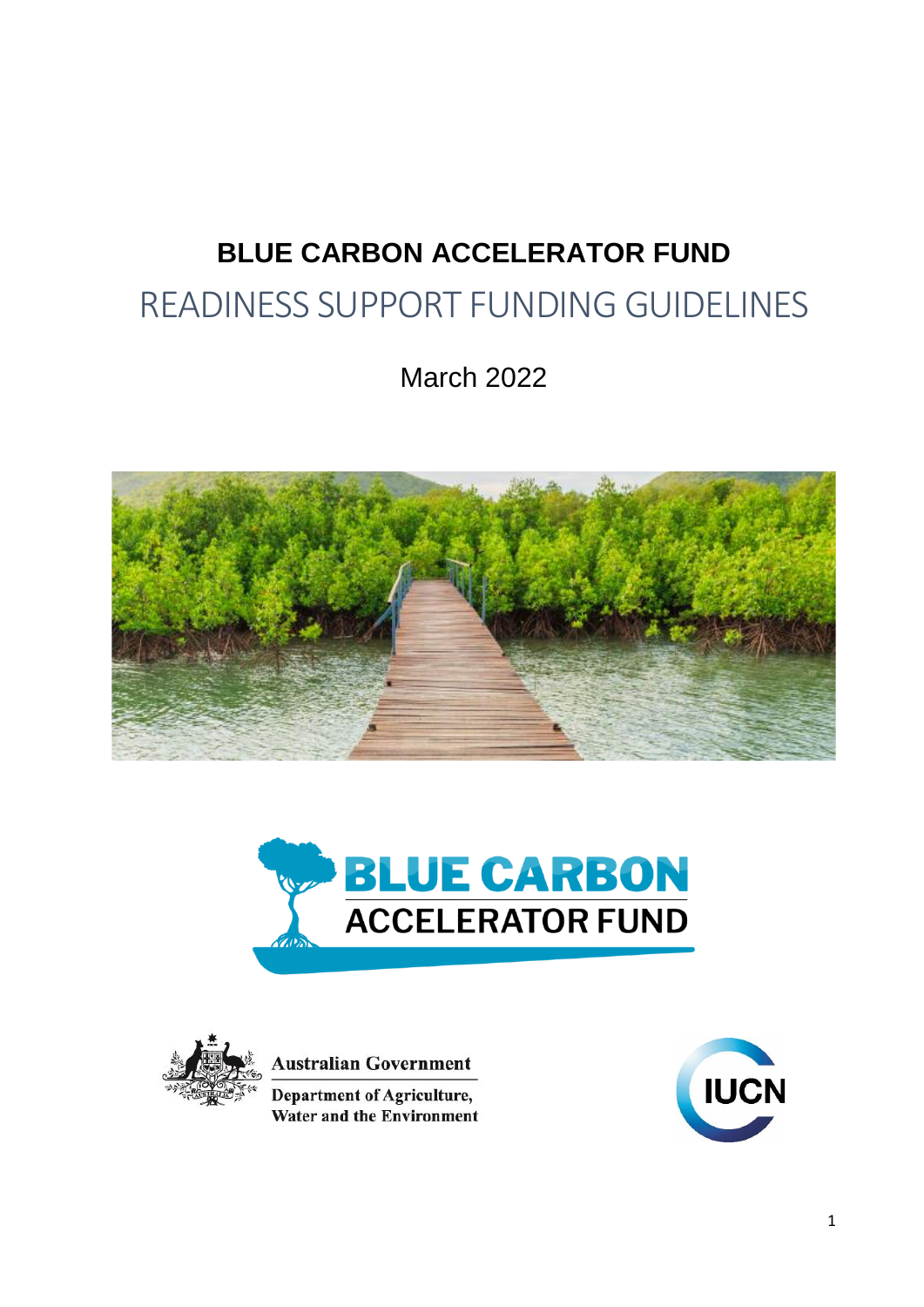# Contents

| 1. |  |
|----|--|
|    |  |
|    |  |
| 2. |  |
|    |  |
|    |  |
|    |  |
|    |  |
|    |  |
| 3. |  |
|    |  |
|    |  |
|    |  |
|    |  |
|    |  |
|    |  |
|    |  |
|    |  |
|    |  |
| 4. |  |
|    |  |
|    |  |
|    |  |
|    |  |
| 5. |  |
|    |  |
|    |  |
|    |  |
|    |  |
|    |  |
|    |  |
|    |  |
|    |  |
| 6. |  |
| 7. |  |
| 8. |  |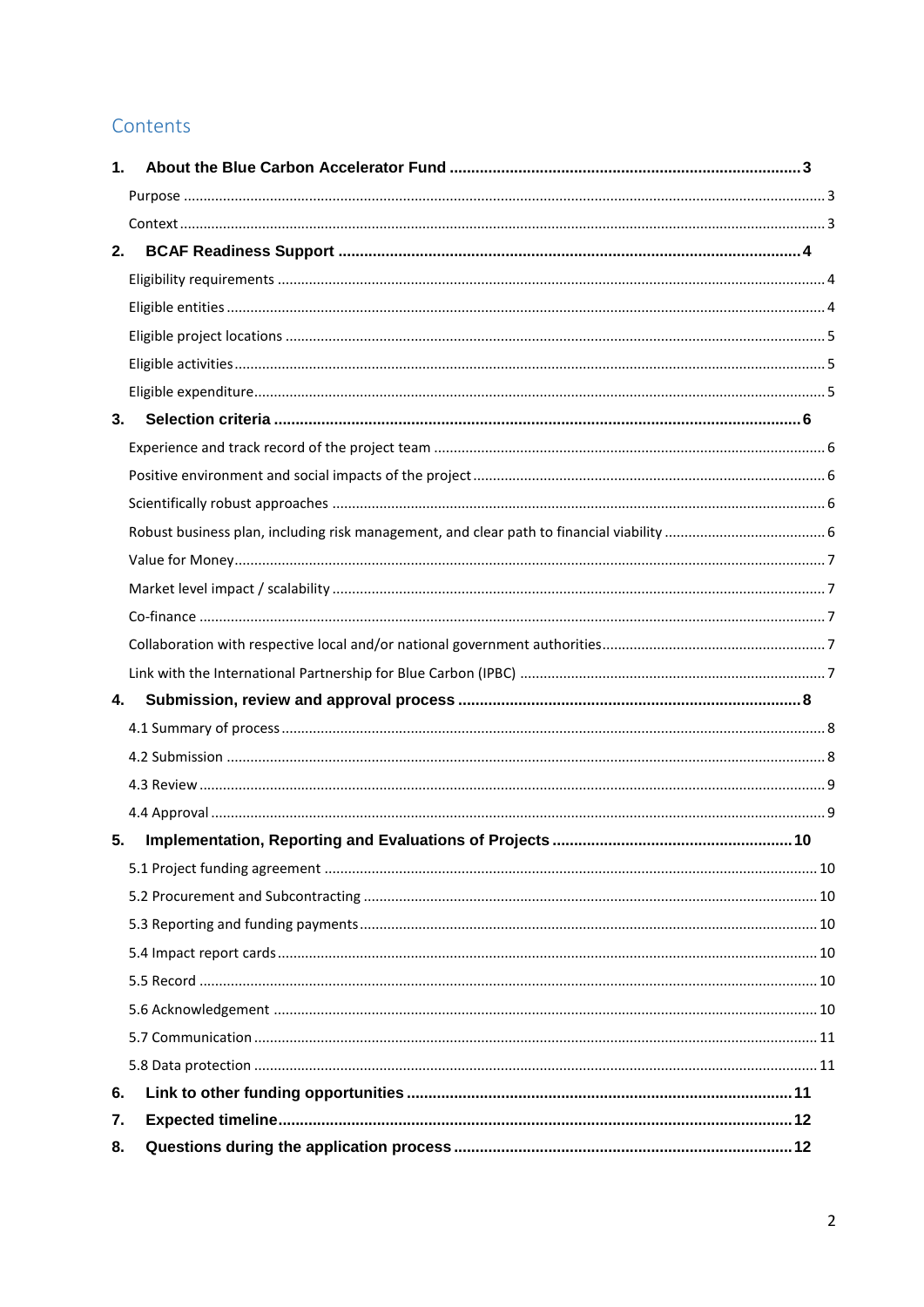# <span id="page-2-0"></span>1. About the Blue Carbon Accelerator Fund

### <span id="page-2-1"></span>Purpose

The Blue Carbon Accelerator Fund (BCAF) was established by Australia and IUCN, International Union for Conservation of Nature and Natural Resources, as a dedicated funding scheme to support blue carbon restoration and conservation projects in developing countries and help pave the way for private sector finance.

The BCAF contributes to addressing barriers to scaling-up and financing blue carbon restoration by supporting the development and implementation of quality blue carbon projects including funding early-stage activities, facilitating capacity building through technical collaboration, assisting with brokerage for future financing, and monitoring and valuing both carbon and noncarbon outcomes.

The funds of the BCAF are allocated to projects via separate thematic calls for proposals and funding guidelines. Currently, the BCAF provides funds for:

- a) **Readiness Support** that will help project developers with activities to get coastal blue carbon restoration projects ready for implementation and future private sector finance – growing the global portfolio of credible and investment-ready blue carbon projects.
- b) **Implementation Support** for on-the-ground blue carbon ecosystem restoration or conservation projects that will demonstrate and measure climate, biodiversity and livelihood benefits – enhancing the business case for private sector investment in blue carbon ecosystems.

The guidelines set out in this document are related to the **BCAF Readiness Support** funding opportunity only. Funding guidelines, including eligibility criteria, for other BCAF funding opportunities such as for Implementation Support will be published separately.

### <span id="page-2-2"></span>**Context**

Blue carbon ecosystems refer to ecosystems that are influenced by tide water either regularly or irregularly (also known as coastal wetland ecosystems) – these ecosystems form a continuum on coastal land and floodplains and can include seagrass, mangroves, tidal marshes (saltmarsh), sparsely vegetated saltmarshes (salt flats) and supratidal forests.

Healthy blue carbon ecosystems are among the most efficient natural carbon sinks, capturing and storing two to four times more carbon per hectare than terrestrial forests, and thereby can make a significant contribution to global action on climate change. Blue carbon ecosystems also provide other ecosystem services to communities and businesses such as fish nursery grounds, tourism, and coastal protection, and are critical to biodiversity.

Coastal blue carbon ecosystems are attracting high interest from the private sector, including businesses seeking to offset their emissions through carbon credits or to meet corporate social responsibility goals, philanthropic funders looking to contribute to biodiversity and livelihood outcomes, investors interested in coastal resilience, and local businesses gaining revenue from blue carbon credits on top of financial profits from fishing and nature tourism.

The multiple benefits achievable from blue carbon ecosystem restoration present opportunities for cross-sector participation and funding. The BCAF is designed help realize this opportunity for increased coastal blue carbon restoration by:

a) increasing the global supply of investment-ready blue carbon projects; and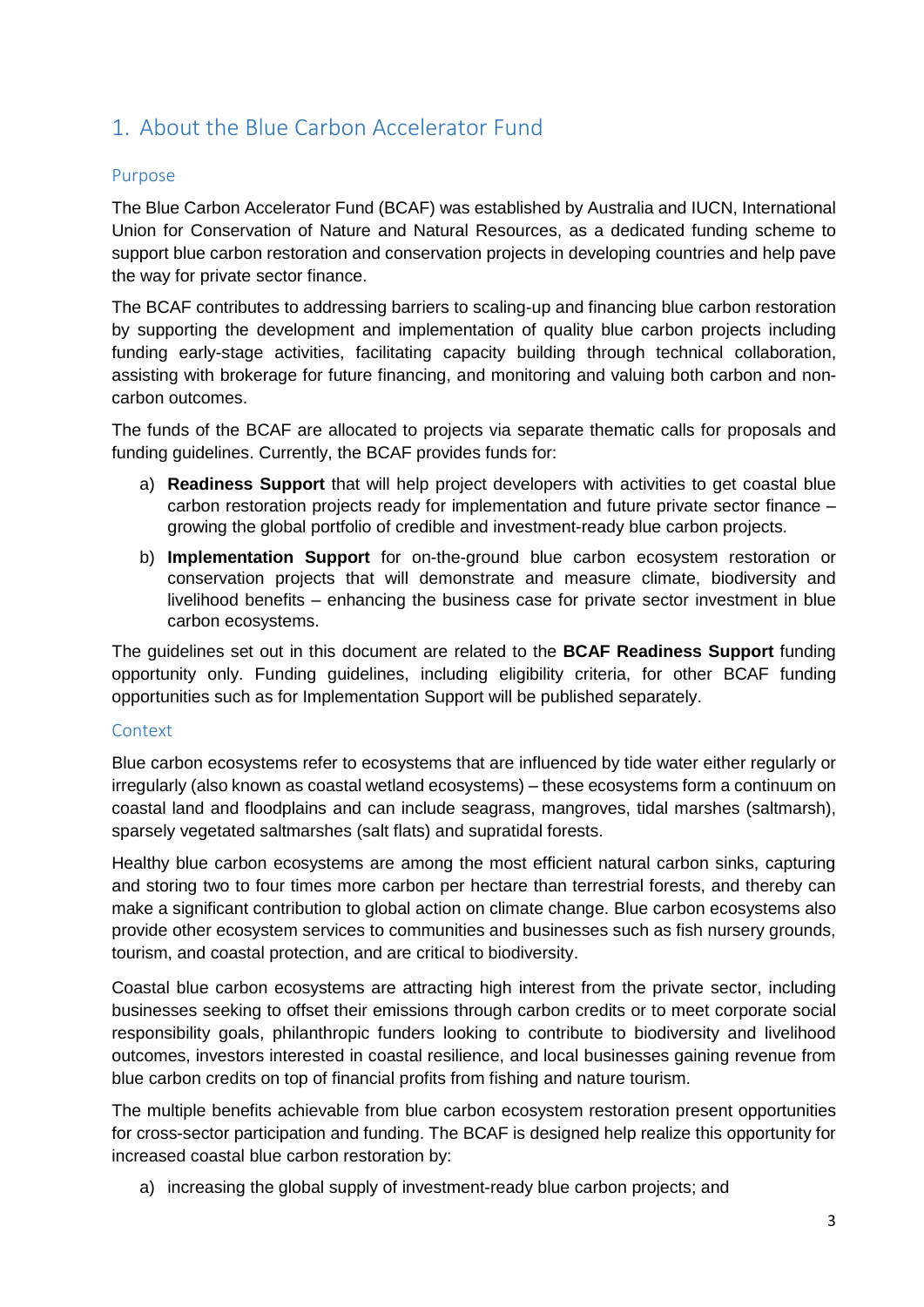b) applying measurement approaches that value the climate, biodiversity and livelihood benefits of the ecosystems, thereby providing consistent and trusted information for decision making.

# <span id="page-3-0"></span>2. BCAF Readiness Support

The **BCAF Readiness Support** will provide funding for early-phase design, set-up, and implementation of coastal blue carbon projects in developing countries.

The **purpose** of the Readiness Support is to increase the global supply of investment-ready coastal blue carbon projects.

The BCAF Readiness Support will help project developers in developing countries to commence and establish projects in a credible manner ready for next phase investment by:

- i. directly funding activities to mature their project;
- ii. providing capacity building opportunities;
- iii. supporting technical collaboration between various project developers; and
- iv. assisting with brokering future investors.

Direct funding provided under BCAF Readiness support can be used for a variety of activities (see below on eligible activities) required to enable the project to be ready for private sector investment. Projects must demonstrate a clear path to entering the carbon markets and to deliver positive habitat conservation and/or restoration outcomes, as well as opportunities for developing local livelihoods.

The projects funded by the BCAF Readiness are to be undertaken within a maximum period of 18 months. Additional justification is required for any projects seeking a longer timeframe.

A total of \$1,6 AUD million funding is available for project Readiness Support. Readiness Support funding will be available to a maximum of AUD 240,000 per project., funding allocation will depend on the scope of the activity and its complexity.

Additional contributions to your project are encouraged, including from third parties. Contributions may be financial or in-kind contributions, including volunteer participation.

### <span id="page-3-1"></span>Eligibility requirements

This section details the eligibility criteria that must be met in order to be considered for BCAF Readiness Support funding.

### <span id="page-3-2"></span>Eligible entities

Eligibility legal entities under the BCAF Readiness Support are:

- Non-governmental organizations (NGO); and
- Private sector entities (small to medium type enterprises, incl. social enterprises, startups and carbon project developers).

National or sub-national government entities (national or other jurisdiction government authorities) will not be eligible to receive grant funds. However, the BCAF Readiness round favours project proposals that can demonstrate linkages and engagements with, or sponsorship from, local authorities or other government entities.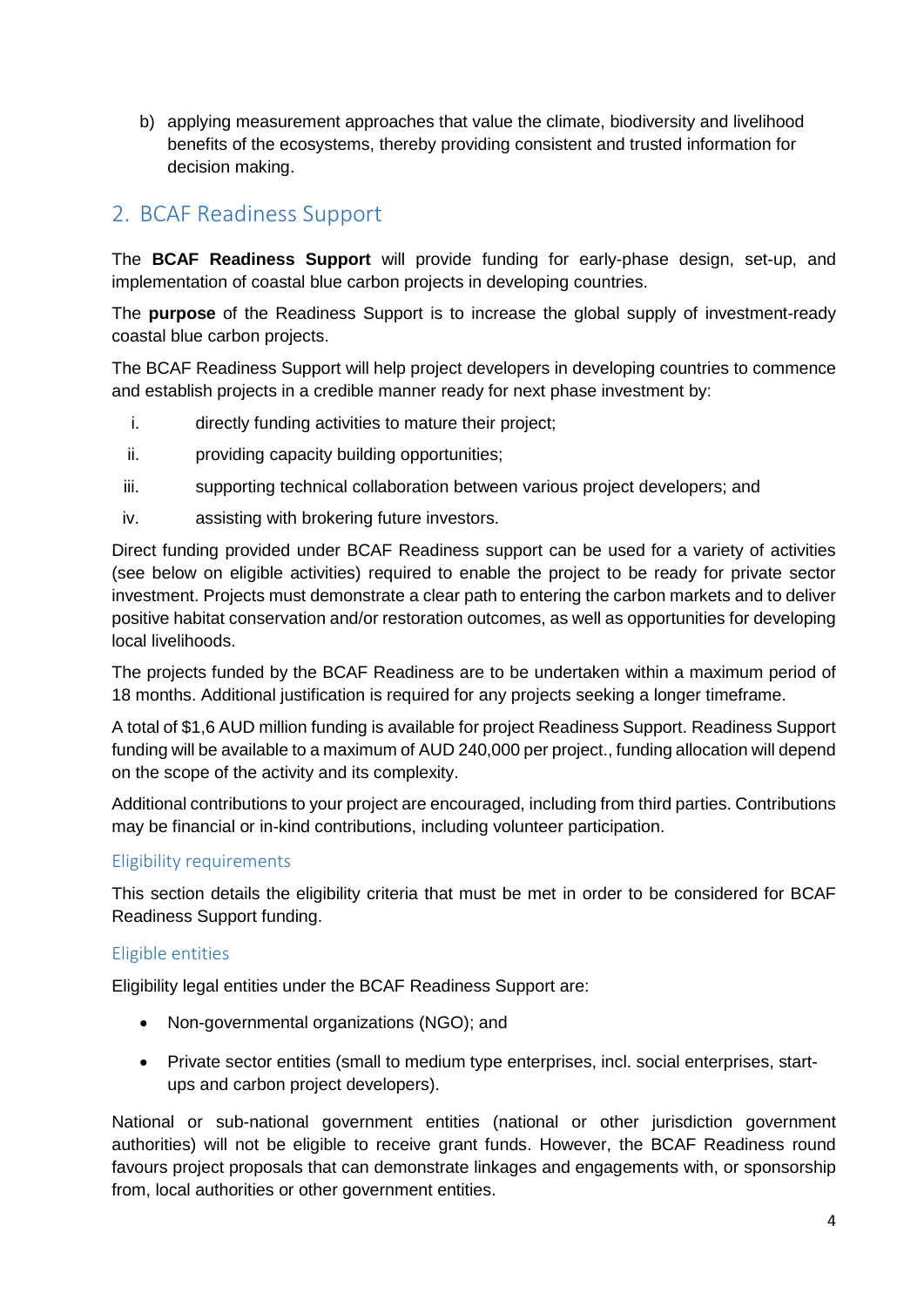# <span id="page-4-0"></span>Eligible project locations

The project must be located within at least one coastal blue carbon ecosystem. Coastal blue carbon ecosystems include:

- Seagrass;
- mangroves;
- tidal marshes (saltmarsh);
- sparsely vegetated saltmarshes (salt flats); and
- supratidal swamp forests.

The project must be situated in developing countries defined by OECD Development Assistance Committee (DAC) as Official Development Assistance (ODA) eligible, or recently graduated. This link provides a list of [ODA-eligible countries by region.](https://www.oecd-ilibrary.org/docserver/dbdd006e-en.pdf?expires=1644378413&id=id&accname=guest&checksum=5BDC13C6C025E715BBA8ECBACE960563)

## <span id="page-4-1"></span>Eligible activities

The following activities related to coastal blue carbon are eligible for funding under the BCAF Readiness Support:

- Coastal blue carbon project feasibility assessments, including related scientific work;
- Coastal (blue carbon) area management plans;
- Environmental and social impact assessments;
- Financial and economic analysis of projects, including accounting:
- Legal, technical and commercial consultancies;
- Blue carbon business planning (OPEX costs and revenue forecasts);
- Stakeholder mappings and engagement (meetings etc);
- Preparation of regulatory filings and related public processes; and
- Project monitoring and implementation planning.

Other activities may be supported if you can demonstrate that the activity will contribute to the success of the project.

### <span id="page-4-2"></span>Eligible expenditure

Funding can only be spent on eligible expenditure you have incurred on eligible activities. Eligible expenditure items are:

- salaries for staff and direct salary and on-costs for personnel directly employed for the project activities;
- contractor costs or expert advice directly related to the project;
- costs incurred to obtain planning, environmental or other regulatory approvals during the project period;
- communication, educational materials and promotional costs directly related to the project including event advertising materials, workshop materials, fact sheets, web materials, interpretive or other project related signage;
- venue hire for stakeholder engagement activities, local travel costs;
- administrative support and overheads additional to the normal day to day running costs of the organisation, including project management or project co-ordination; and
- monitoring, evaluation and reporting costs.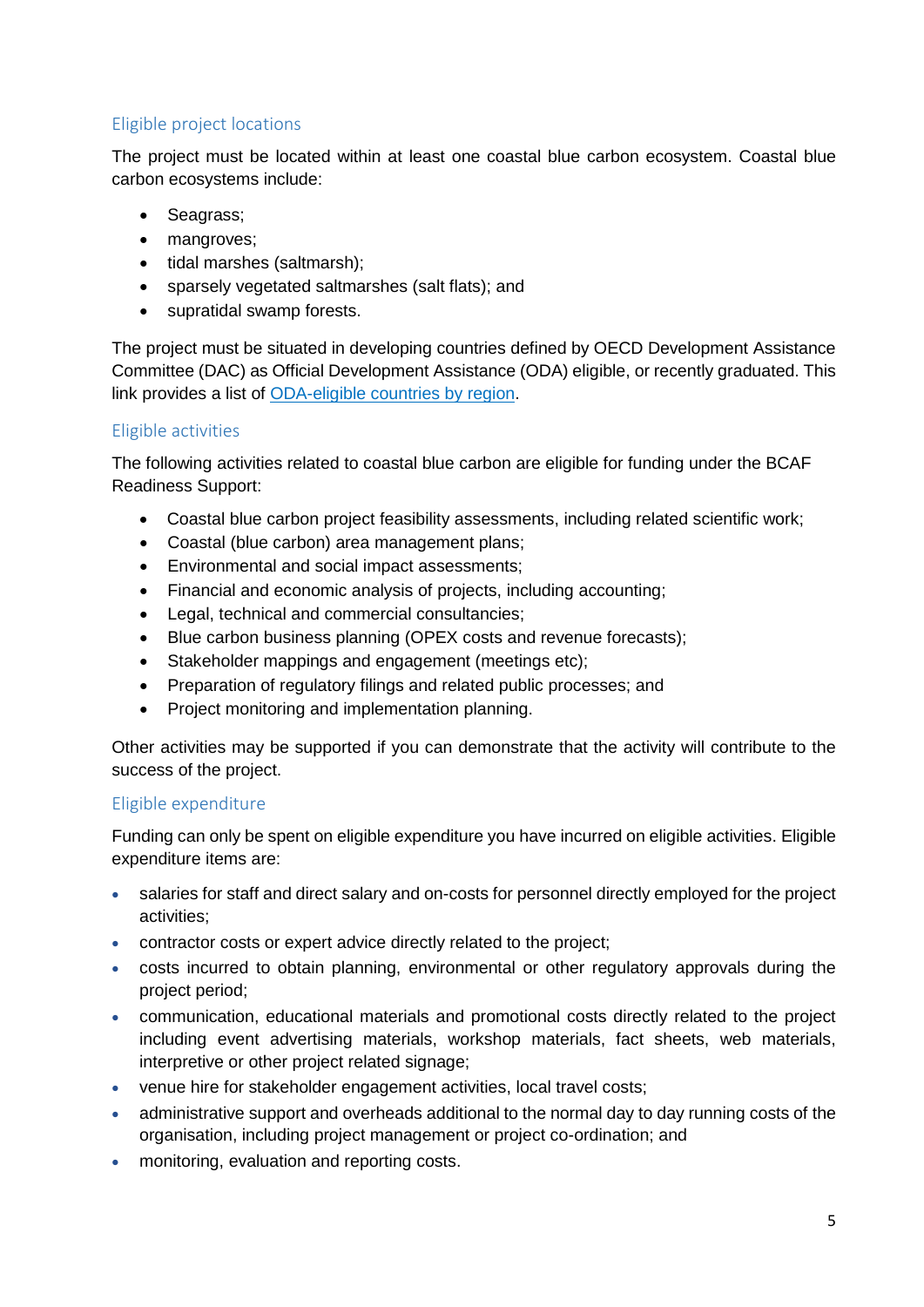# <span id="page-5-0"></span>3. Selection criteria

This section details the selection criteria that the project proposals will be assessed on.

<span id="page-5-1"></span>Experience and track record of the project team

- Experience of the applicant's organization and the proposed project team;
- Experience of any proposed project partners (partnerships are encouraged, but applicants can apply as one entity only, and must provide details of all partners/partnerships additional to their own entity);
- Experience of the applicant and project partners with the type of work being proposed; and
- Demonstrated experience working in the project location, including relationships with relevant government authorities and communities on-the-ground.

### <span id="page-5-2"></span>Positive environment and social impacts of the project

- Coastal and/or marine habitat conservation and/or restoration value across ecosystem services;
- Any additional, clear, ideally quantitative, social and environmental impacts; and
- Low environmental, social and governance risks (including gender aspects).

### <span id="page-5-3"></span>Scientifically robust approaches

- Project is established using robust carbon measurement, reporting and verification (MRV); and
- Project considers scientific evidence to ensure avoidance of potential perverse outcomes from project activities.

### <span id="page-5-4"></span>Robust business plan, including risk management, and clear path to financial viability

- Blue carbon generation potential and the ability to monetize the blue carbon identified;
- Blue carbon income stream outlined in the proposed financial structure;
- Opportunities for developing additional income streams (beyond carbon);
- Clear and articulated financing structure with path to financial sustainability and profitability;
- Clear and inclusive land tenure and participation arrangements;
- Adequate assessment of legal and regulatory environment and risks;
- Identified income streams and revenue sources:
- Private sector and investor interest expressed; and
- If possible, a committed private sector investment partner. Letters of interest, or other types of initial indications of outreach to potential private investors preferred.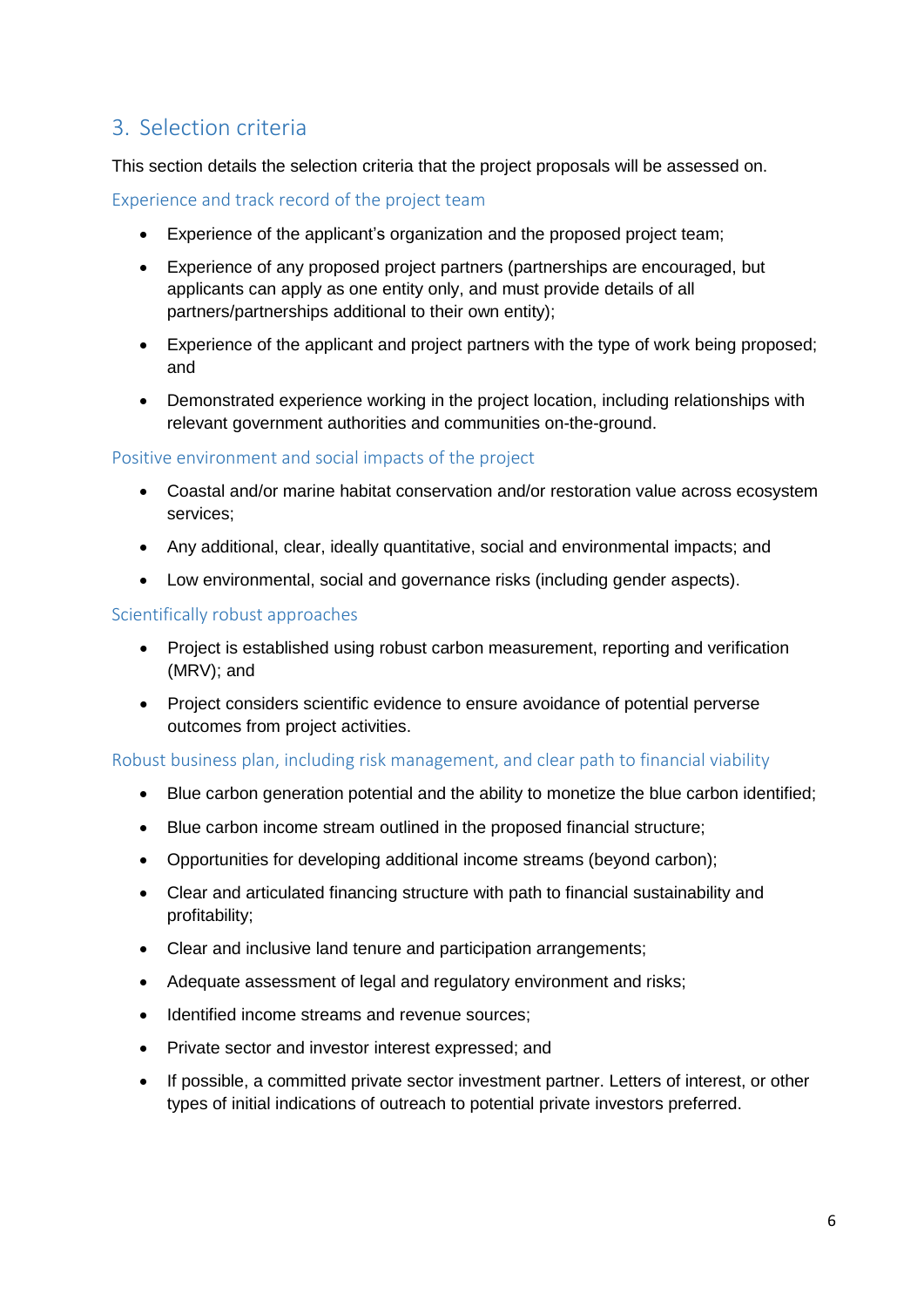## <span id="page-6-0"></span>Value for Money

In order to assess value for money of the proposal, you must submit a project budget detailing the following cost elements:

- Consulting services;
- Capacity development, trainings, workshops;
- Communication;
- Travel and venue (if applicable);
- Staff costs: and
- Management costs.

Staff and management/overhead costs of the project developer/proponent can be included up to a max of 20% of BCAF funding. No more than 10% overhead are allowed.

<span id="page-6-1"></span>Market level impact / scalability

- Clear potential for replicability and scalability;
- Partnerships for increased scale and reach outlined; and
- Willingness to share experience and learning with other project developers/managers of the BCAF.

#### <span id="page-6-2"></span>Co-finance

- The Project has identified other sources of funding and/or in-kind support to develop the project beyond BCAF; and
- The Project has already secured co-finance for its early phase activities.

#### <span id="page-6-3"></span>Collaboration with respective local and/or national government authorities

- The project plans to collaborate or engage with respective local and/or national authorities; and
- The proposal includes a reference letter or other form of acknowledgement from a government authority and/or a government project sponsor for the project.

#### <span id="page-6-4"></span>Link with the International Partnership for Blue Carbon (IPBC)

- The project can demonstrate a link with the [International](https://bluecarbonpartnership.org/) Partnership for Blue Carbon (IPBC); and
- The project is located within an eligible country that is a [government](https://bluecarbonpartnership.org/the-partnership/) partner of the IPBC.

The IPBC welcomes expressions of interest from government agencies, non-government organisations and scientific institutions to join the partnership at any time. For more information on the IPBC or current country Partners please contact the IPBC Coordinator Team at [ipbc@environment.gov.au](mailto:ipbc@environment.gov.au)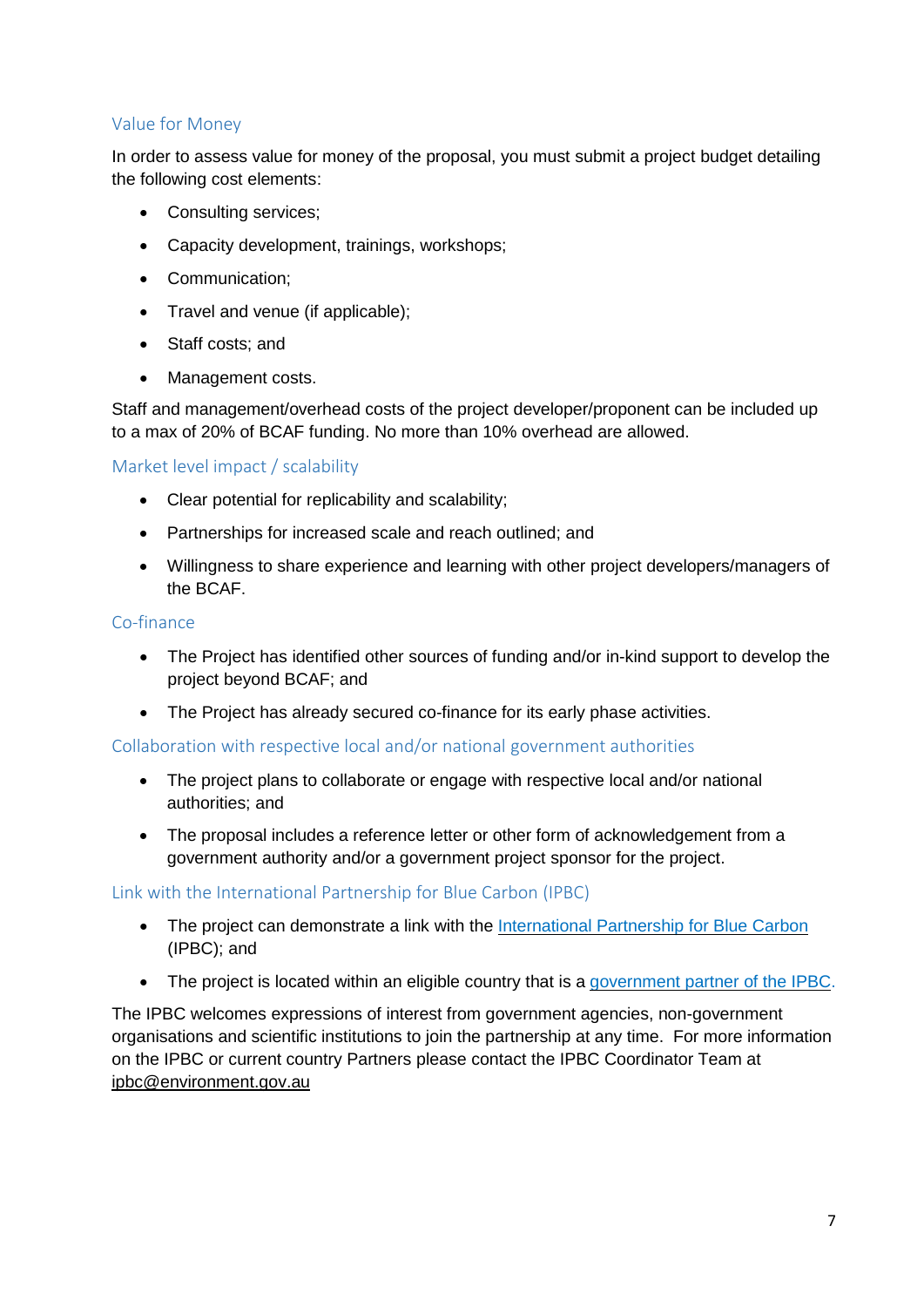# <span id="page-7-0"></span>4. Submission, review and approval process

# <span id="page-7-1"></span>4.1 Summary of process



### <span id="page-7-2"></span>4.2 Submission

Before applying, applicants must read and understand these guidelines.

Entities interested to apply for funding under the BCAF Readiness Support are asked to fill out the BCAF Readiness Support submission form and address all the eligibility criteria and selection criteria.

To apply, you must:

- complete the online application form;
- provide all the information requested;
- address all eligibility criteria and selection criteria;
- include all necessary attachments; and
- submit your application by 11:59 pm (CET) **15 May 2022**.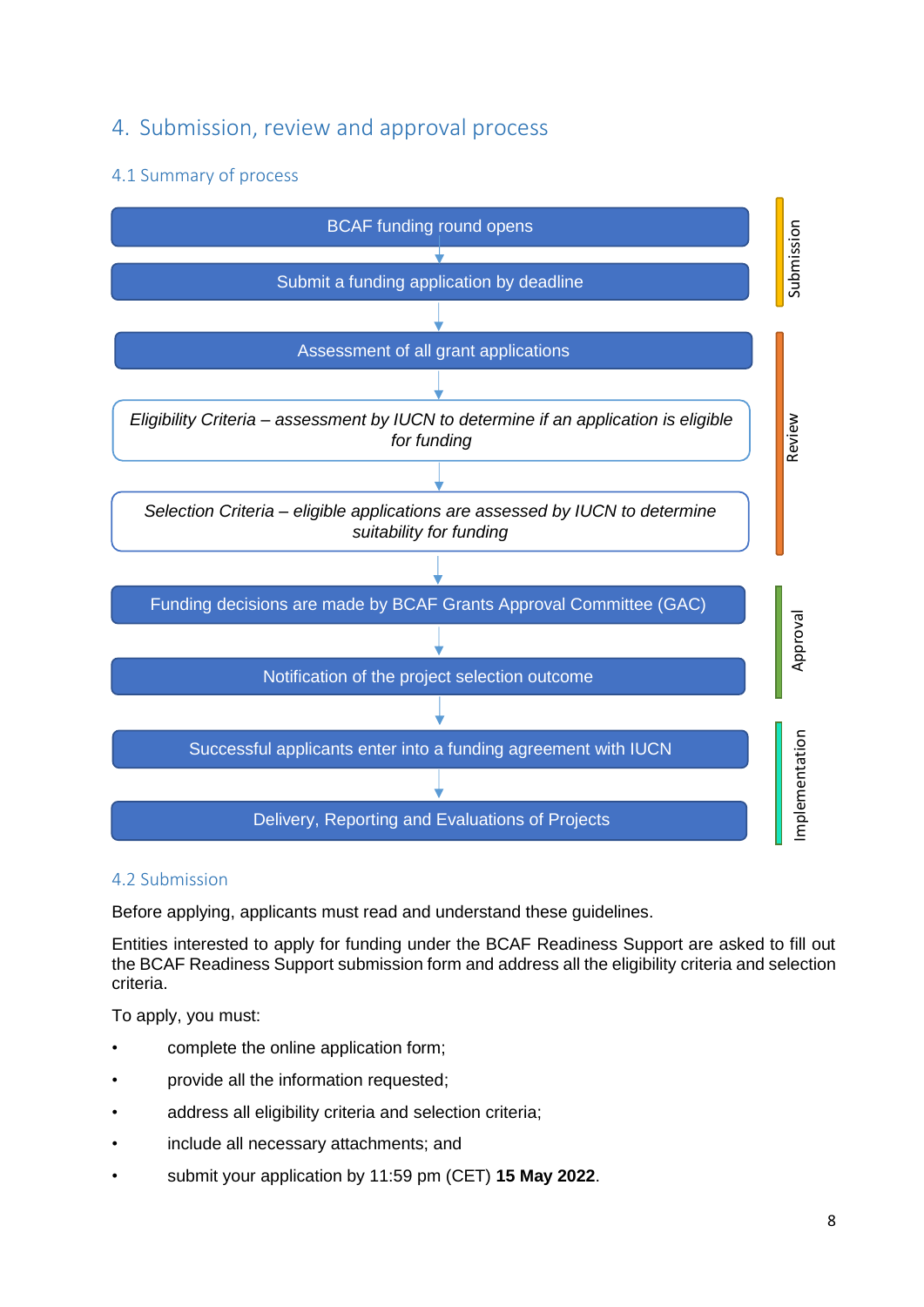IUCN may additionally request documents concerning the entity (registration certificate, statutes) and financial documents (e.g. financial statements of the past three years), as well as verifying an ID document of the project leader or the CEO of the entity.

This due diligence process will be finalized, at latest, prior to the signature of the contract with the entity. Private sector entities applying underlie IUCN's Business Risk and Opportunity screening.

In the review process IUCN holds the right to request additional information and set up call(s) as deemed necessary for clarification.

### <span id="page-8-0"></span>4.3 Review

The BCAF Readiness Support applications will undergo one round of review, which will assess applications against the eligibility criteria and the selections criteria:

Assessment of all applications:

- 1. All projects will be assessed by IUCN against eligibility criteria;
- 2. Eligible projects will be reviewed by an assessment panel against the selection criteria, reflecting the IUCN Global Standard on NbS™1; and
	- o As part of the assessment, applications will be screened for their responses to the Environmental and Social Risk section of the BCAF Readiness Support submission form. The section includes questions on:
		- **Stakeholder engagement during project development;**
		- **Potential Impacts Related to ESMS Standards;**
		- **Other Social and Environmental Impacts: and**
		- **Climate Change Risks.**

The review will be conducted by IUCN in consultation with external experts. The assessment panel is made up of least three reviewers (one from IUCN and two external experts). Each project will receive an average score based on the reviewer's individual scores.

A short list of the highest ranked projects will be submitted to the dedicated Grants Approval Committee (GAC) to the BCAF Readiness Support projects. The GAC will include a mix of experts including with expertise on financial viability of Nature-based Solutions projects.

#### <span id="page-8-1"></span>4.4 Approval

**.** 

The GAC decides which applications should be approved for funding, based on the assessment report and any supporting documentation submitted by the IUCN assessment panel. IUCN will be available to answer any questions of the GAC regarding the proposals.

Successful applicants will be notified if their project was selected for funding by the IUCN. Selected projects will be announced on the BCAF webpage.

<sup>&</sup>lt;sup>1</sup> IUCN Global Standard for [Nature-based](https://portals.iucn.org/library/node/49070) Solutions: first edition | IUCN Library System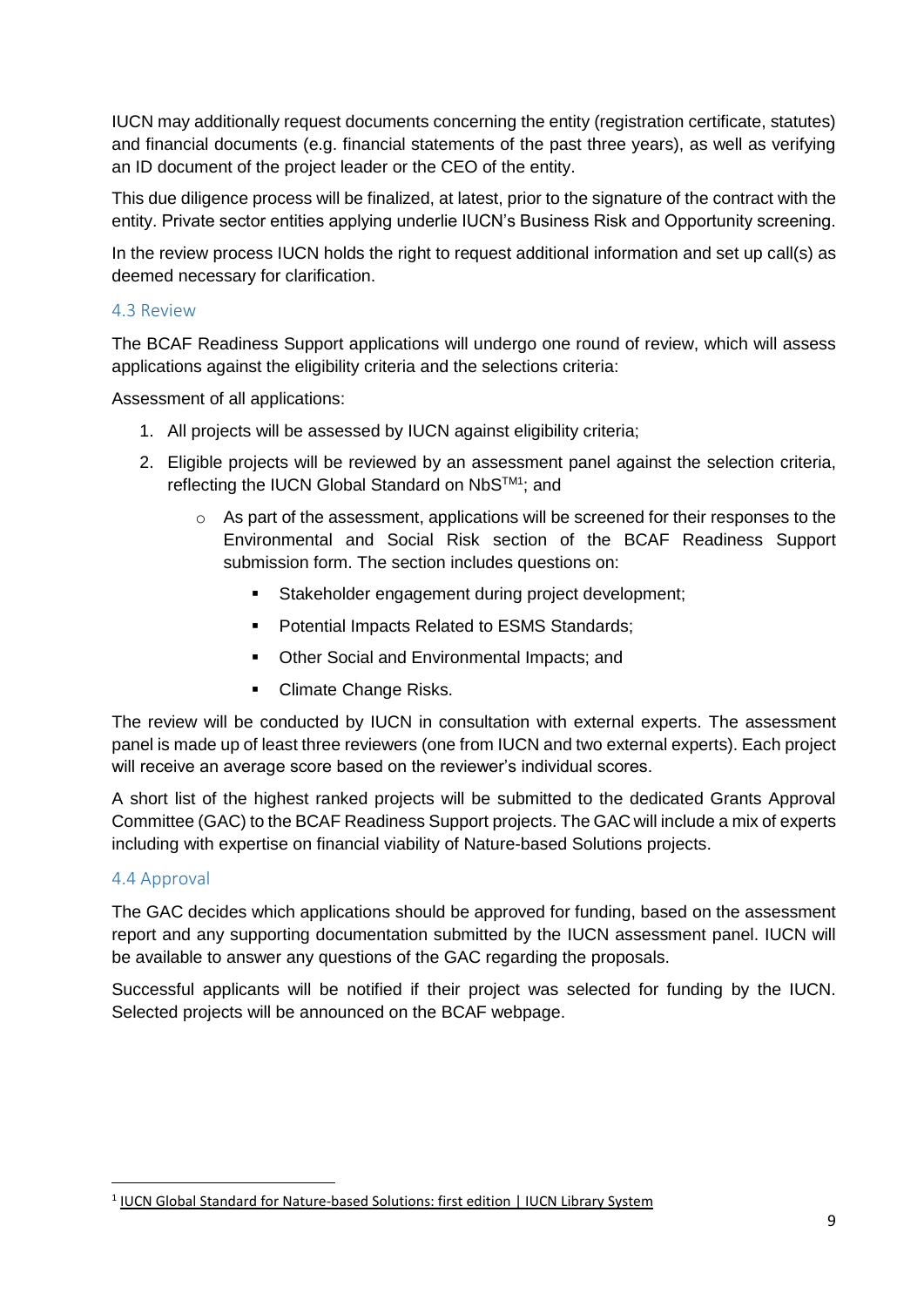# <span id="page-9-0"></span>5. Implementation, Reporting and Evaluations of Projects

IUCN enters into a funding agreement with successful applicants. Successful applicants undertake the activity as set out in the funding agreement. IUCN manages the funds by working with the project developer, monitoring progress and making payments based on agreed milestones and deliverables.

### <span id="page-9-1"></span>5.1 Project funding agreement

IUCN will enter into a contractual agreement with the successful entity, based on the approved deliverables and budget.

The contractual agreement will follow standard templates from IUCN.

#### <span id="page-9-2"></span>5.2 Procurement and Subcontracting

Procurement and subcontracting will be possible following IUCN's standard procurement policy.

A subcontractor is a third party who on behalf of the funding recipient takes over one or more well defined tasks within the project. The subcontractor owes a service or product and issues an invoice for it. If the subcontractor has been identified and approved by BCAF within the full proposal, the contracting party will not be subject to tendering under IUCN's Procurement Policy.

### <span id="page-9-3"></span>5.3 Reporting and funding payments

The agreement IUCN signs with the entity requires regular technical and financial reporting. The details will be set in the respective agreement and will follow regular intervals.

Progress reports must:

- include information about progress toward agreed activities and outcomes;
- show the total eligible expenditure incurred to date; and
- be submitted by the report due date.

Payments will be conducted based on technical reports provided to and approved by IUCN.

#### <span id="page-9-4"></span>5.4 Impact report cards

All entities are required to submit a final technical report and contribute to the development of a project impact report card, similar to these: [https://bluenaturalcapital.org/impactreports/.](https://bluenaturalcapital.org/impactreports/)

#### <span id="page-9-5"></span>5.5 Record Keeping

IUCN may also inspect the records the entity is required to keep under the funding agreement.

#### <span id="page-9-6"></span>5.6 Acknowledgement

The entity is required to acknowledge support by adding the logo of the BCAF to all publications, reports, banners, press materials and other products that the grants help produce.

If making a public statement about the project or a project activity, the contracted entity is required to acknowledge the funding by using the following text:

*'This project received funding from Blue Carbon Accelerator Fund – an Australian Government initiative – implemented by IUCN'.*

If appropriate, BCAF, IUCN and the Australian Government should also be acknowledged on the funding recipient's social media posts and website.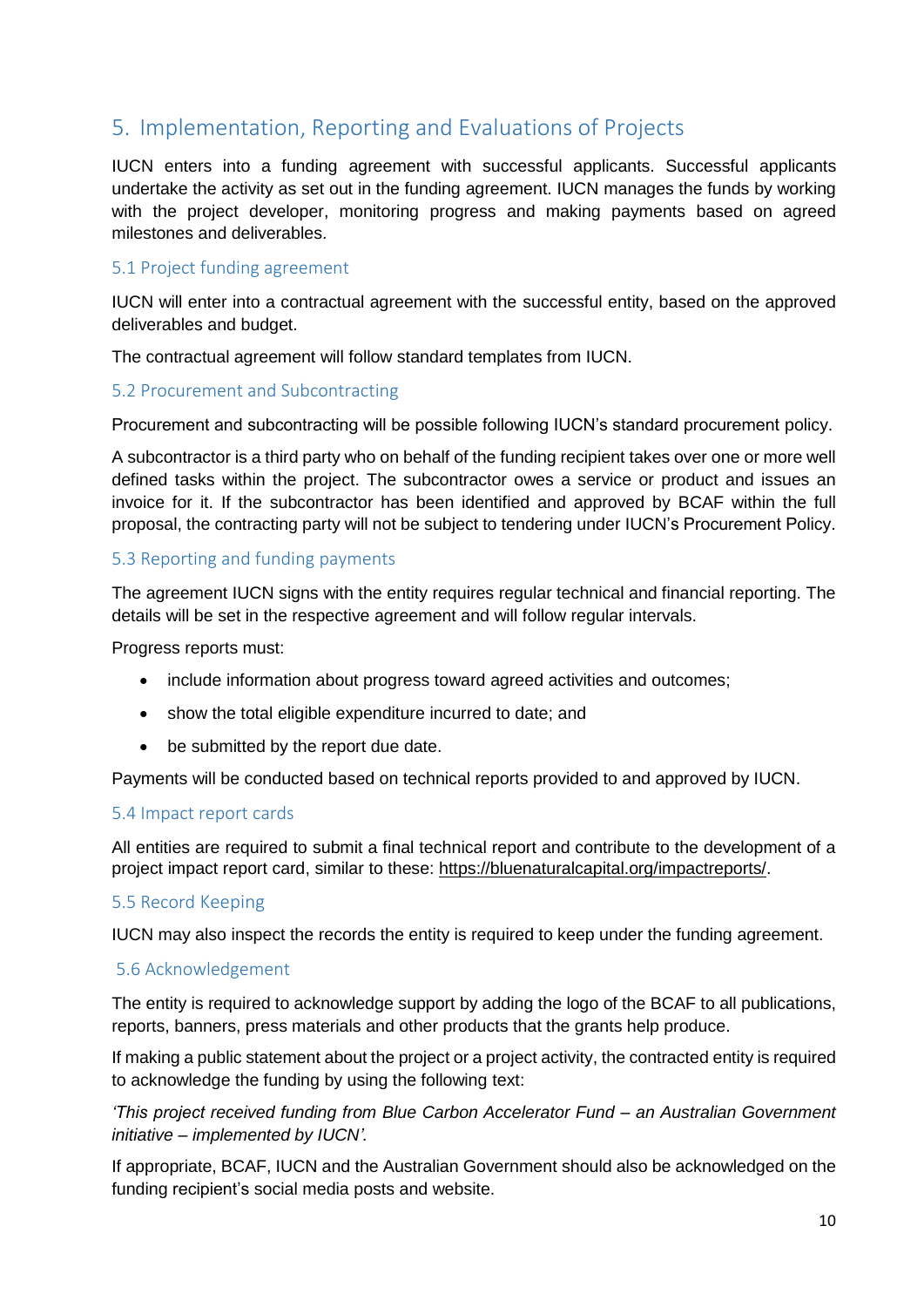# <span id="page-10-0"></span>5.7 Communication

The entity is required to provide IUCN with electronic copies of photographs, video material as well as any articles, reports, media interviews or other publication directly relating to activities covered under the project agreement.

For IPBC partners, there will also be opportunities to promote activities through IPBC social media and website [www.bluecarbonpartnership.org.](http://www.bluecarbonpartnership.org/)

### <span id="page-10-1"></span>5.8 Data protection

The BCAF, under the auspices of the BNCFF, takes data protection and management seriously and is committed to safeguarding and protecting Personal Data of individuals. The BCAF is aware of the risks involved, and of the importance of having appropriate data protection standards in place.

In the scope of the mission of BCAF will need to gather and use certain information about individuals. Safeguarding the personal data of all these persons is an essential aspect of protecting people's lives, integrity and dignity. The Processing of Personal Data touches all areas of the BCFA's activity, whether operational or administrative.

As such, the entirety of BCFA, including the application submission process, is in accordance with the [IUCN Data Protection Policy.](https://www.iucn.org/sites/dev/files/iucn_data_protection_policy.pdf)

# <span id="page-10-2"></span>6. Link to other funding opportunities

The BCAF builds on the strong work and templates for success of the Blue Natural Capital Financing Facility (BNCFF).

Project proponents who have received, or will apply for new funding under the BNCFF, can also apply for funds under the BCAF.

Projects who have recently applied for funding and/or support of other related call for proposals, such as the ORRAA Innovation Challenge, the WEF Uplink Blue Challenge, and related blue carbon calls are welcome to apply and indicate so in their application form.